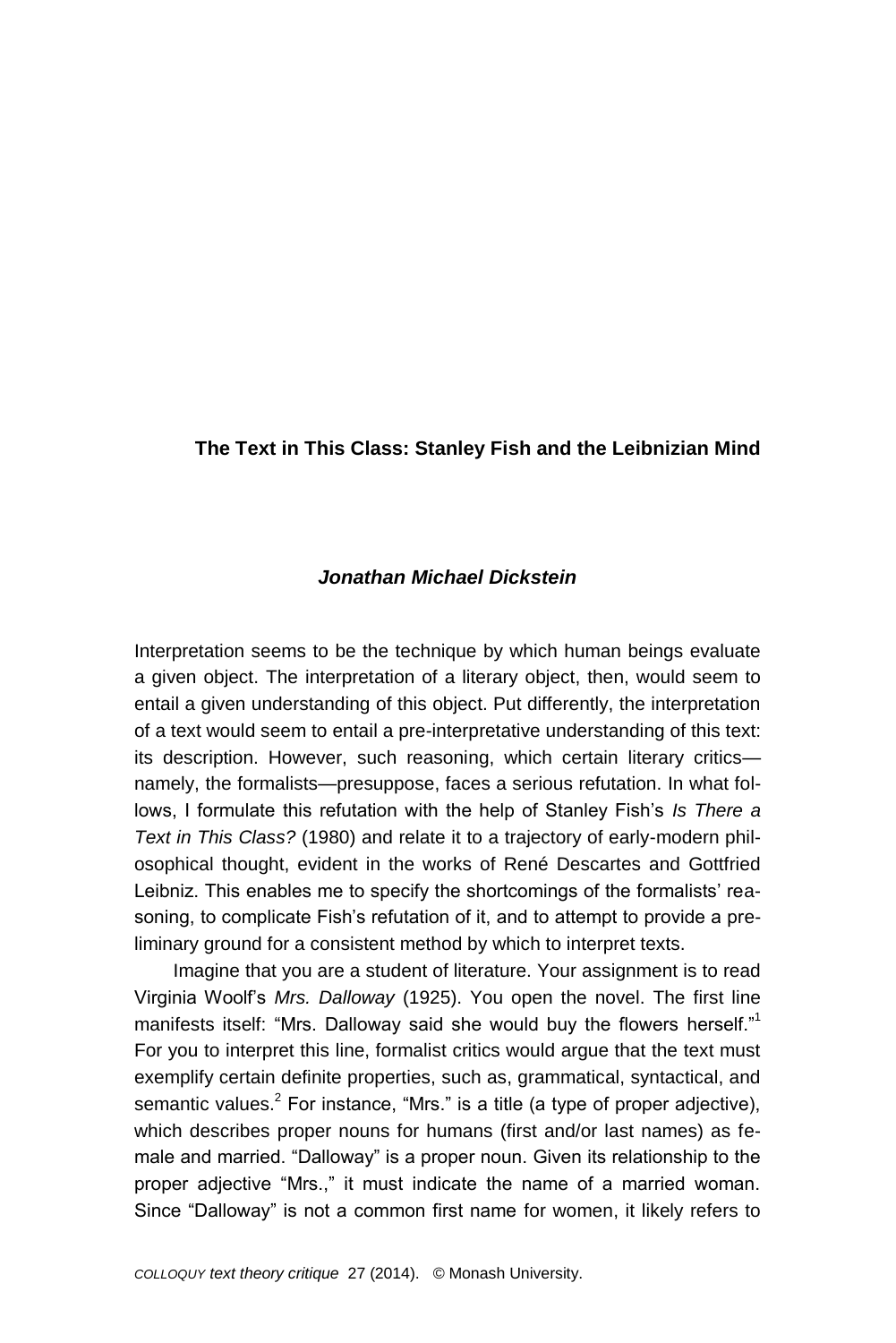the last name of one. The non-linking verb "said" demonstrates the primary action of "Mrs. Dalloway": speech. Moreover, it designates the time of this action: the simple past. The content clause, "she would buy the flowers herself," then describes the topic of this action: a possible exploit or, more specifically, the alleged self-funded acquisition of a set of angiosperms. According to formalist critics, you, as a reader, must recognise and then reveal these definite properties of a text.

Other critics, however, against the formalists, suggest that this recognition depends on a reader's particular social, moral, and/or psychological convictions insofar as such convictions immediately inform any experiences a reader has of a text. For instance, in *Is There a Text in This Class?*  (1980), Stanley Fish argues: "an interpreting entity, endowed with purposes and concerns, is, by virtue of its very operation, determining what counts as the facts to be observed."<sup>3</sup> Put differently, a reader, always and already adhering to certain public and personal beliefs, decides upon the definite properties of a text. A text thereby represents not the collection of elements, which exemplifies such definite properties, but rather the result of a subjective process, which encodes them. So Fish concludes: "the text is always a function of interpretation"—interpretation now being a reader's conscious and unconscious intentional evaluation of some apparently literary material.<sup>4</sup> Against the formalists, then, Fish locates meaning (ranging from factual description to evaluative interpretation) in the reader as an effect of this reader's disposition.

Two related observations about the process of reading encourage this conclusion. First, Fish censures the formalist's exclusion of the way in which a text or texts produce sensory reactions in the reader. In his appended introduction to the book, he explains: "[with the first chapter,] I challenged the self-sufficiency of the text by pointing out that its (apparently) spatial form belied the temporal dimension in which its meanings were actualized, and I argued that it was the developing shape of that actualization, rather than the static shape of the printed page, that should be the object of critical description."<sup>5</sup> For example, if the opening line of *Mrs. Dalloway* ("Mrs. Dalloway said she would buy the flowers herself") implies one meaning to a reader (Mrs. Dalloway's counterfeit independence), then this meaning, even if a different meaning later contradicts it (Mrs. Dalloway's actual independent purchasing of flowers), nonetheless amounts to one of the text's possible meanings, and a critic must not ignore its import. $6$  In other words, Fish rejects any formal distinction between the text and the reader's response in order to defend the views both that the experience of a text and the text itself are interchangeable and that thereby all possible experiences of a text count.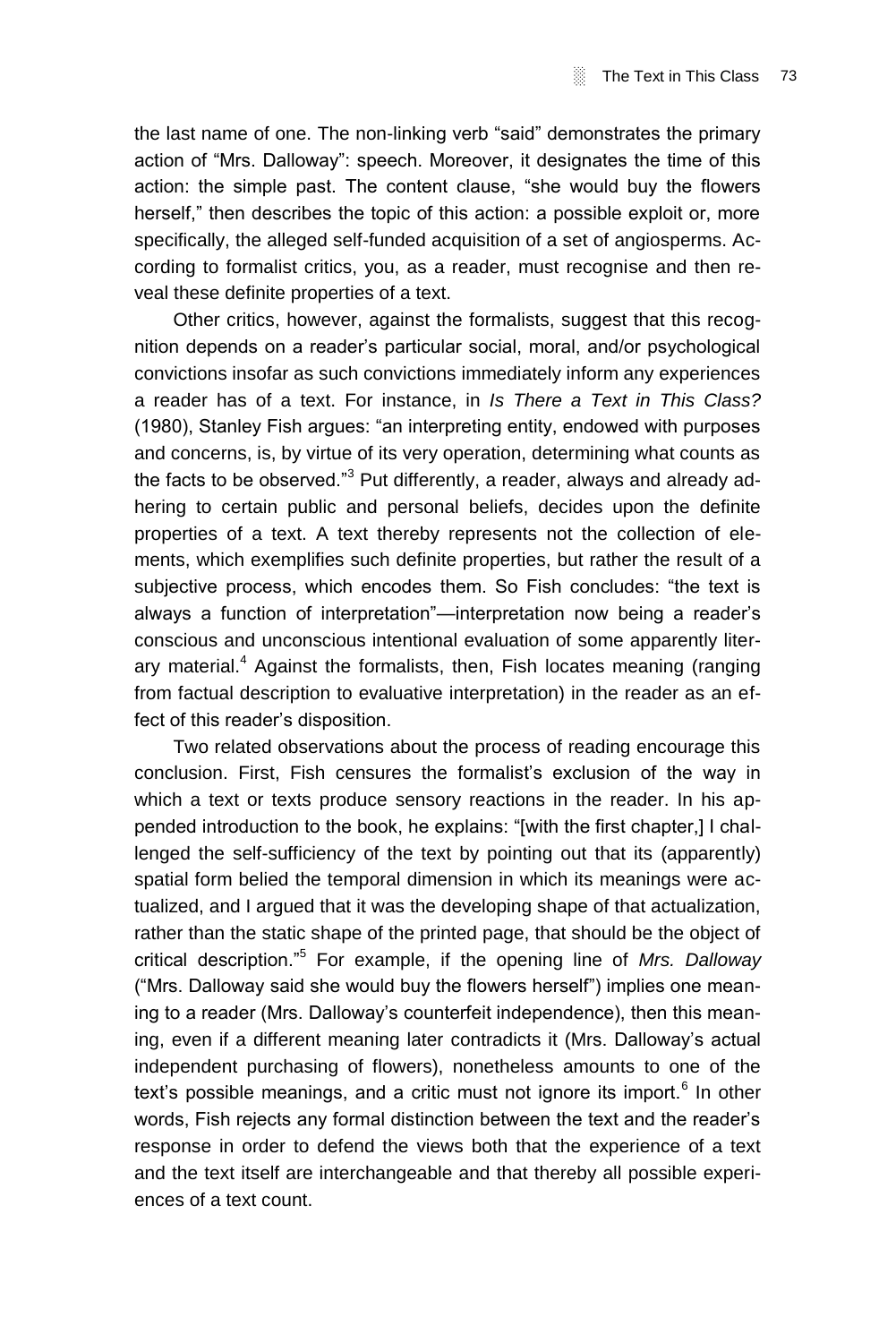But this refocusing of the interpretative gaze from the text itself to the reader's response seems merely to expand the formalist's object—from texts alone to possible experiences of them. While classical formalist critics conclude their interpretations of texts at the level of grammatical, syntactical, and semantic values, more recent formalists (namely, structuralists and narratologists) do not, extending their interpretations to other structures such as, plot, story, and/or themes. In "From Work to Text" (1971), Roland Barthes argues that, whereas the prior aspects are features of a work, only the latter are features of the text. He writes: "The difference is this: the work is a fragment of substance, occupying a part of the space of books (in a library for example), the Text is a methodological field. … [T]he work can be held in the hand, the text is held in language, only exists in the movement of a discourse."<sup>7</sup> Barthes' notion of the text then amounts neither to the material thing (a book on a bookshelf), nor to the computable structures of language (such as, grammar, syntax, or semantics), but to the possible experiences readers have while reading. For him, unlike the concrete and definite work, the text is theoretical and dynamic.

However, while theoretical and dynamic, Fish worries that such a notion of the text only makes the formalist's object more universal. As he puts it, "the hegemony of formalism was confirmed and even extended by making the text responsible for the activities of its readers."<sup>8</sup> Barthes' text amounts not simply to an experience but to the collection of possible experiences of reading. Presumably, then, the critic of Barthes' text may access and assess experiences of reading which are not her/his own. The best critics would thus seem to be those most attuned to the total collection of possible experiences of reading—in other words, those most attuned to the text. Therefore, though addressing not the concrete and definite properties but the theoretical and dynamic effects of writing, Barthes' notion of the text, as Fish's argument suggests, preserves the authoritative status of the critic.

To avoid this implication, Fish distinguishes between the reader's reception of a text and the reader's already established social, psychological, and theological inclinations. He argues that such inclinations determine how readers may receive texts: "description can occur only within a stipulative understanding of what there is to be described, an understanding that will produce the object of its attention."<sup>9</sup> In other words, if the opening line of Woolf's *Mrs. Dalloway* implies some meaning for a reader (Mrs. Dalloway's counterfeit independence), it does so because the reader brings certain social, psychological, and theological convictions to bear on the text. According to Fish, then, a reader, by way of her/his convictions, produces the meaning of a text.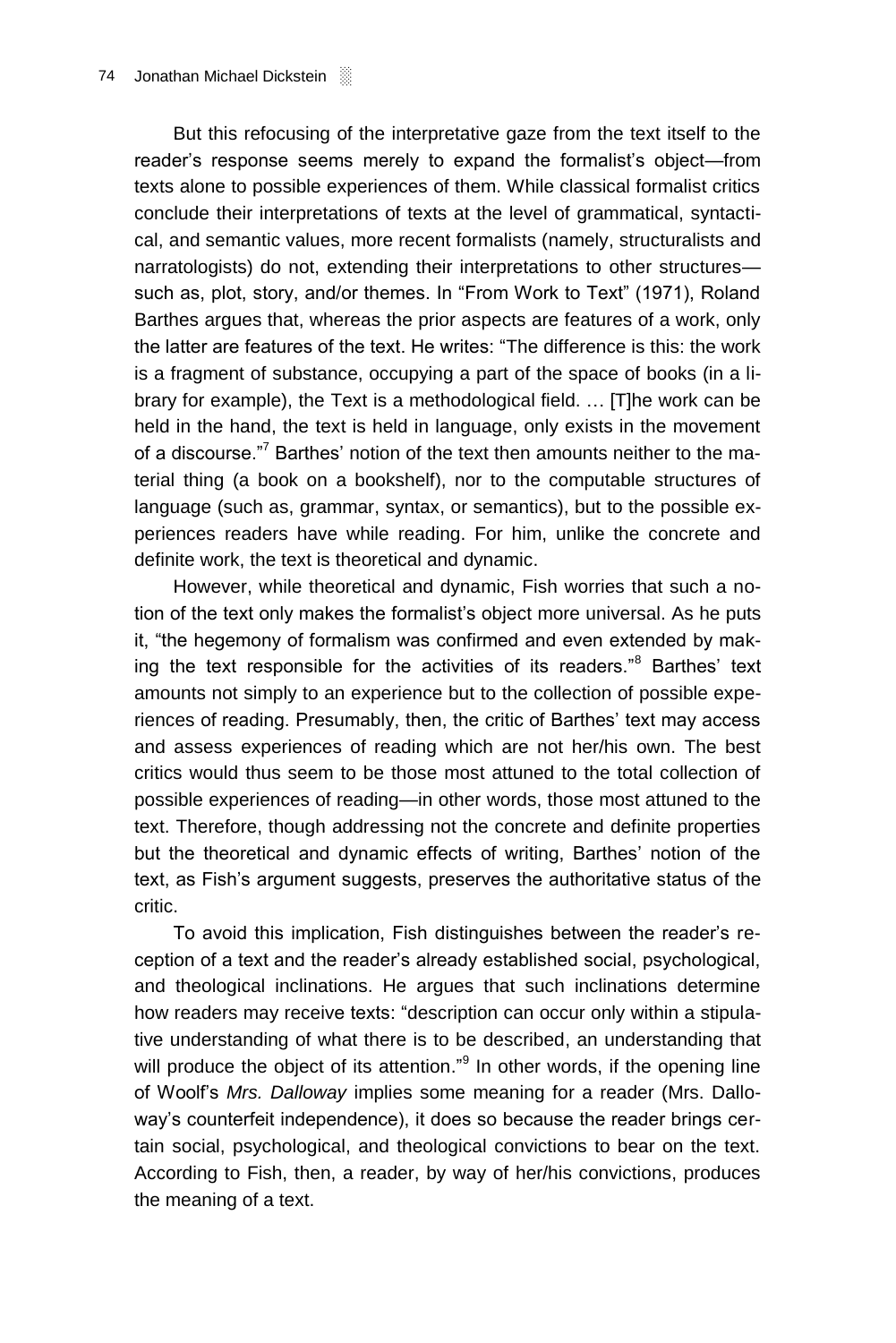With this conclusion, Fish relinquishes the descriptive aspect of literary criticism in favour of a rhetorical one. He writes: "The business of criticism … [is] not to decide between interpretations by subjecting them to the test of disinterested evidence but to establish by political and persuasive means (they are the same thing) the set of interpretative assumptions from the vantage of which the evidence (and the facts and the intentions and everything else) will hereafter be specifiable."<sup>10</sup> That is, critics, Fish claims, should not assess the truth or falsity of interpretations but rather the effectiveness of them. If a reader develops and supports some interpretation of the opening line of *Mrs. Dalloway* (for example, Mrs. Dalloway's counterfeit independence), s/he does so only to convince others to adopt the method by which s/he came to ascertain this interpretation. In the last instance, then, Fish favours the rhetorical rather than descriptive side of literary criticism.

A trajectory of early-modern philosophy, evident in the works of Descartes and Leibniz, anticipates both the formalist method and Fish's alternative and thereby helps to specify both methods and their shortcomings. Prefiguring the formalist theory of literature, René Descartes' dualistic philosophy attempts to ground an interpretative method by which one may assess the distinct properties of the non-mental or physical world. As he writes in his aptly titled *Discourse on the method of rightly conducting reason and seeking the truth in the sciences* (1637), "the principles of these sciences [namely, any science with a theoretical basis in mathematics (such as, geometry, algebra, astronomy, music, and optics)] must all be derived from philosophy."<sup>11</sup> In other words, any mathematical-based or formal system depends on philosophy. In order to establish the truth and value of such systems, Descartes therefore endeavours to determine the general philosophical foundations of them.

Like the formalists' method, which presupposes an essential difference between texts and readers so as to ground reader-independent descriptions of texts, Descartes' general philosophical foundations, for which he offers a "full[er] treatment" in his subsequent work *Meditations on First Philosophy* (1641), depend on a real distinction between the human mind and body.<sup>12</sup> Unlike the formalists' method, however, Descartes' philosophical foundations do not merely validate objective analyses of corporeal things (such as, texts). Rather, their purpose is broader: the philosophical rather than theological justification of "two topics—namely God and the soul."<sup>13</sup> That is, the real distinction between the mind (also, for Descartes, soul) and body, in addition to establishing objective analyses of the material world, also helps rationalize the existence of God and the soul. For this distinction entails first the existence of the mind and second the mind's disembodied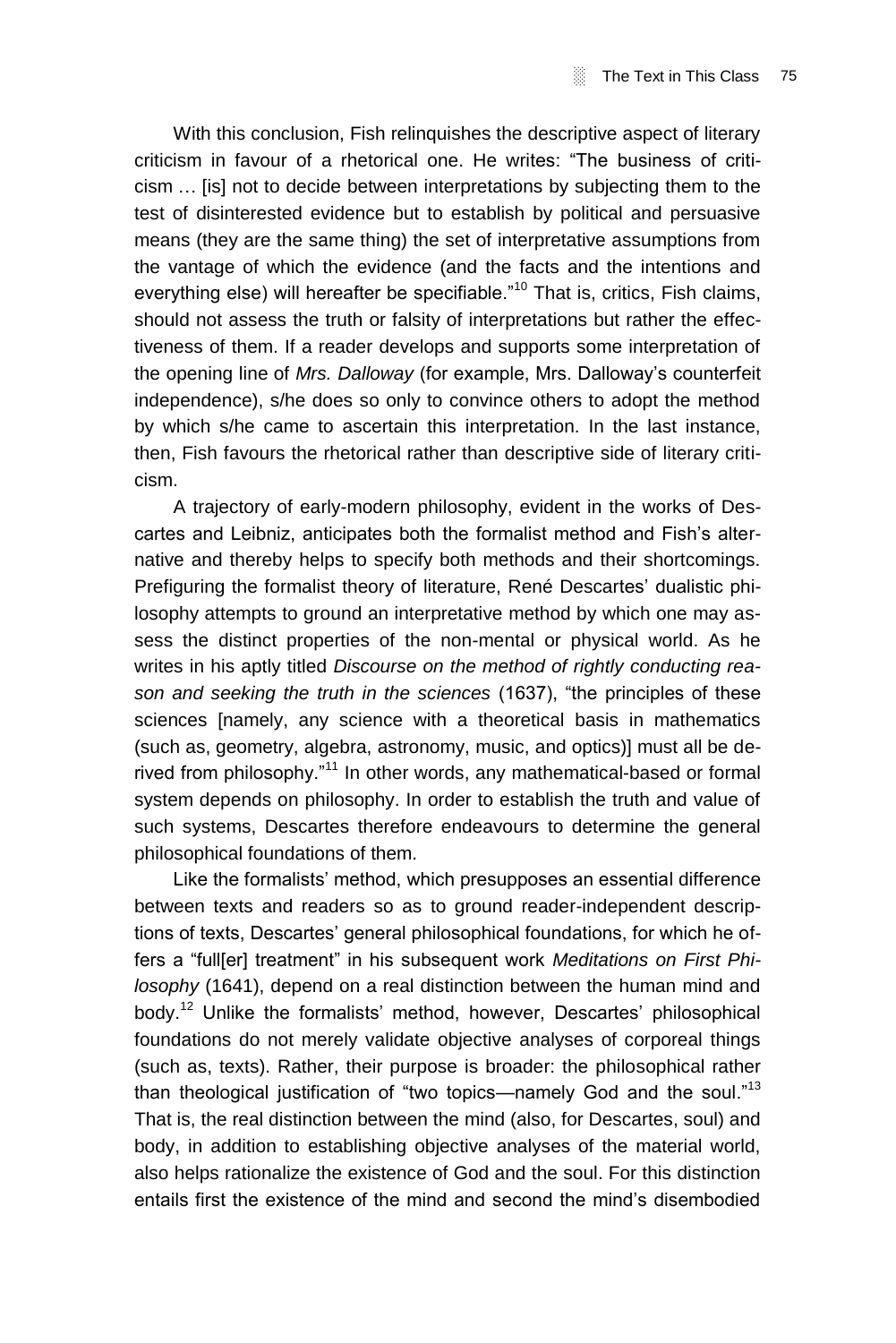dependence on God. Unlike the formalists' method, then, Descartes' philosophy considers the unique properties of the mind—beyond its possibly intrusive effects on physical observations—and how this mind relates to God. Still, prefiguring their method, Descartes' philosophy, albeit with this broader aim, determines the means by which one may study the objectivity of the world.

The First Meditation prepares the subsequent Meditations' discussions of the real distinction between the mind and body and also the mind's dependence on God. It situates the method by which Descartes will explain the unique aspects of the mind and body: what he calls attributes and modes. In the Meditation, Descartes introduces three kinds of doubt sensory, mental, and theological—which threaten the bases both of experience and of truth.<sup>14</sup> First, he observes: "the senses deceive."<sup>15</sup> This (merely sensory) observation challenges the accuracy of past experiential knowledge (i.e., "falsehoods that I had accepted as true in my childhood").<sup>16</sup> Even so, it does not seem to affect present perceptions: "for example, that I am here sitting by the first, wearing a winter dressing-gown, holding this piece of paper in my hands, and so on."<sup>17</sup> In short, the first kind of doubt—sensory doubt—merely disputes the veracity of past experiences.

But the second kind of doubt—mental—threatens experience in general. Descartes assumes: if I were "insane" or "asleep," then even present perceptions would be questionable.<sup>18</sup> Moreover, this psychological indeterminacy seems to undermine the "general kinds of things—eyes, head, hands and the body as whole."<sup>19</sup> All that remains, for Descartes, is possible reality of the simplest and most universal things—"the real colours from which we form all the images of things … corporeal nature in general, and its extension; the shape of extended things; the quantity, or size number of these things; the place in which they may exist, [and] the time through which they may endure. $n^{20}$  In short, the possibility of one's being insane and/or dreaming undermines "physics, astronomy, medicine, and all other disciplines which depend on the study of composite things ... [but not] arithmetic, geometry … which deal only with the simplest and most general things [namely, two plus two equals four and the sum of the angles of a triangle amounts to one-hundred and eighty degrees], regardless of whether they really exist in nature or not. $n^2$ <sup>1</sup> Mental doubt thereby questions the reality of all concreteness, leaving over only abstract truths.

However, given theological doubt, abstract truths too become uncertain. Descartes explains: if "not God ... but rather some malicious demon of the utmost power and cunning has employed all his energies in order to deceive me," then, as he puts it later in the Second Meditation, "[p]erhaps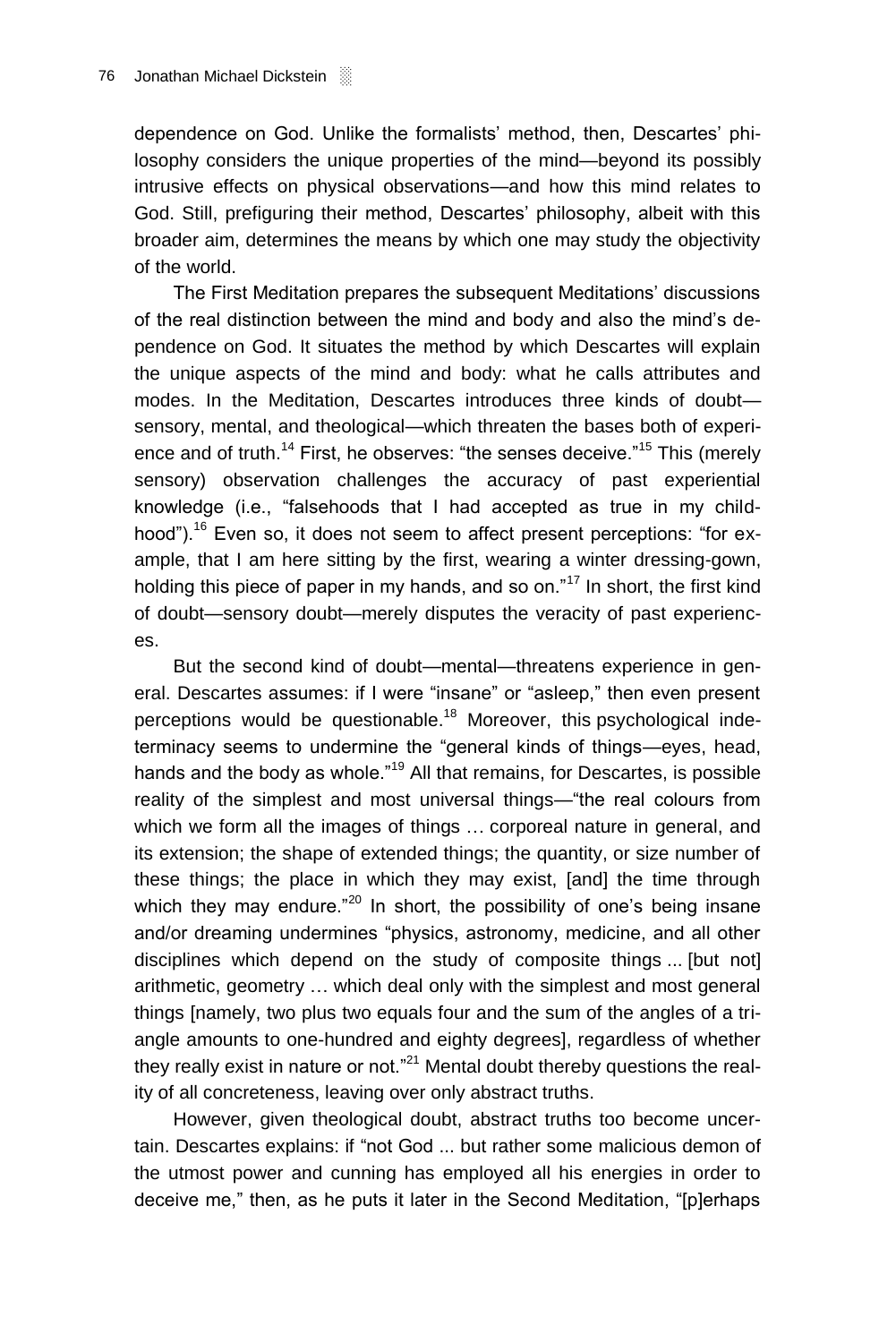iust the one fact [remains true-] nothing is certain."<sup>22</sup> In effect, for Descartes, the possible authority of some duplicitous spirit demolishes all degrees of truth—from the most concrete to the most abstract. In his view, theological doubt destabilises everything.

The Second Meditation, however, denies this conclusion. In it, Descartes argues: in spite of the uncertainty of the senses, the indeterminacy of reality (i.e., that waking life may be a dream), and the possible duplicity of an all-powerful demon, the proposition "*I am*, *I exist*, is necessarily true whenever it is put forward by me or conceived by my mind."<sup>23</sup> In its more familiar form, (first from his *Discourse* and later from his *Principles of Phi*losophy (1644)), the proposition reads: "I am thinking, therefore I exist."<sup>24</sup> Descartes supposes that, should the prior not entail the latter, it would be "a contradiction."<sup>25</sup> For him, then, thought and existence are co-dependent and to some extent identical.

From this node of truth, Descartes determines the nature of the mind. He writes: "thought; this alone is inseparable from me ... I am, then, in the strict sense only a thing that thinks  $\ldots$  a thinking thing."<sup>26</sup> By this, he means something that "doubts, understands, affirms, denies, is willing, is unwilling, and also imagines and has sensory perceptions." $27$  Even the lattermost, that is, having sensory perceptions, he concludes, is part of "the same 'I'."<sup>28</sup> The point here, which he clarifies in the Sixth Meditation, is that "the thinking thing" is indivisible: "[f]or when I consider the mind, or myself in so far as I am merely a thinking thing, I am unable to distinguish any parts within myself; I understand myself to be something quite single and complete."<sup>29</sup> In other words, the thinking thing or human mind is irreducible. Put philosophically, it is a simple and substantial unity.

By way of contrast, Descartes argues, bodies are "divisible."<sup>30</sup> For instance, a piece of wax "is capable of countless changes [namely, in shape, size, and motion]."<sup>31</sup> At one time, the wax may appear hard, yellow. It may smell of flowers and taste of honey.<sup>32</sup> However, after a fire warms it, the wax appears soft, "the smell goes away, the colour changes."<sup>33</sup> From this, Descartes contends that "bodies are not strictly perceived by the senses ... but by the intellect alone ... [so that] perception derives not from their [bodies] being touched or seen but from their being understood."<sup>34</sup> The essence of wax thereby involves not one's particular sensations of it but rather one's understanding of its flexibility and changeability. $35$  He calls this flexibility and changeability extension. Bodies, unlike the mind, are extended things, which one may explain with purely mathematical (for Descartes, geometrical and algebraic) truths.

In the Sixth Meditation, Descartes concludes that the real distinction between such extended things (bodies) and thinking things (minds) de-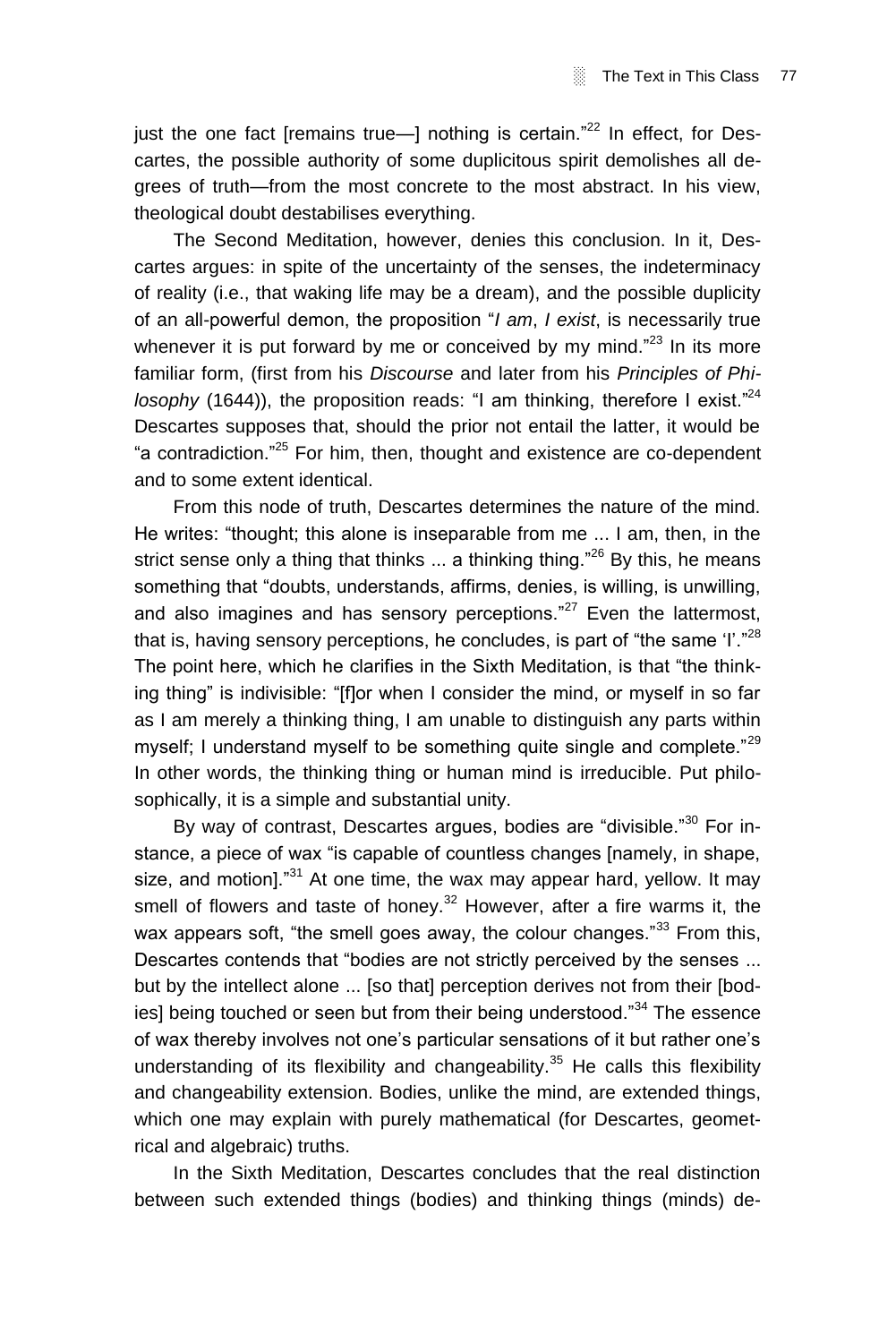pends on God, who, being necessarily all-good and -powerful (i.e., not lacking anything), is able to create "everything which I clearly and distinctly understand" and thereby this distinction.<sup>36</sup> In the *Principles*, he clarifies this point: the substantiality of the mind and body is "univocal" insofar as they "need only the concurrence of God in order to exist."<sup>37</sup> That is, because of God's "concurrence" or arbitration between the mind and body, the body represents itself in a "univocal" or single way to the mind. Put differently, since God makes possible the difference between the mind's singularity and the body's extendibility, the mind is able to assess representations of the body in an objective or mathematical way—without fear of these representations being fundamentally deceptive. In this way, Descartes' philosophy, even with its theological aims, prefigures the formalists by determining a consistent, mind-independent method by which one may understand worldly things (such as, literature).

Like Fish's initial critique of the formalists (that the text and its reader are inseparable), Gottfried Leibniz's monadic philosophy challenges Descartes' real distinction between the mind and body and gives priority to the mind over and against the body. In a mid-career essay "Reflections on the Advancement of True Metaphysics" (1694), Leibniz writes with regard to the *Meditations*: "He [Descartes] had a mistaken idea of the nature of body, which he saw, without proof, as being pure extension, and he couldn't see any way of explaining the union of the soul with the body."<sup>38</sup> Because of Descartes' lack of proof for it, Leibniz rejects the argument for the substantiality or mind-independent existence of extension. In a way, he exaggerates Descartes' claim in the *Meditations*' "Synopsis": "in the Sixth Meditation ... there is a presentation of all the arguments which enable the existence of material things to be inferred ... [I]n considering these arguments we come to realize that they are not as solid or as transparent as the arguments which lead us to knowledge of our own minds and of God."<sup>39</sup> Here Descartes alludes to a possible hierarchy of knowledge: knowledge of the body implies knowledge of the mind and of God. Leibniz, in his work, considers this hierarchy paramount and thereby insists that it is not only epistemological but also metaphysical: we do not merely know the mind and God better than the body; the mind and God are more essential beings.

In consequence, contra Descartes, Leibniz holds that only unities are true substances. Since extension, by definition, is divisible, only the mind, being indivisible, qualifies as a unity and thereby a true substance. In his "Correspondence" with Antoine Arnauld (1687), Leibniz famously posits: "Something that isn't truly *one* entity isn't truly an *entity* either."<sup>40</sup> Being thereby entails unity; "the plural presupposes the singular."<sup>41</sup> The existence of the body, a plurality, thereby depends on the existence of the mind, a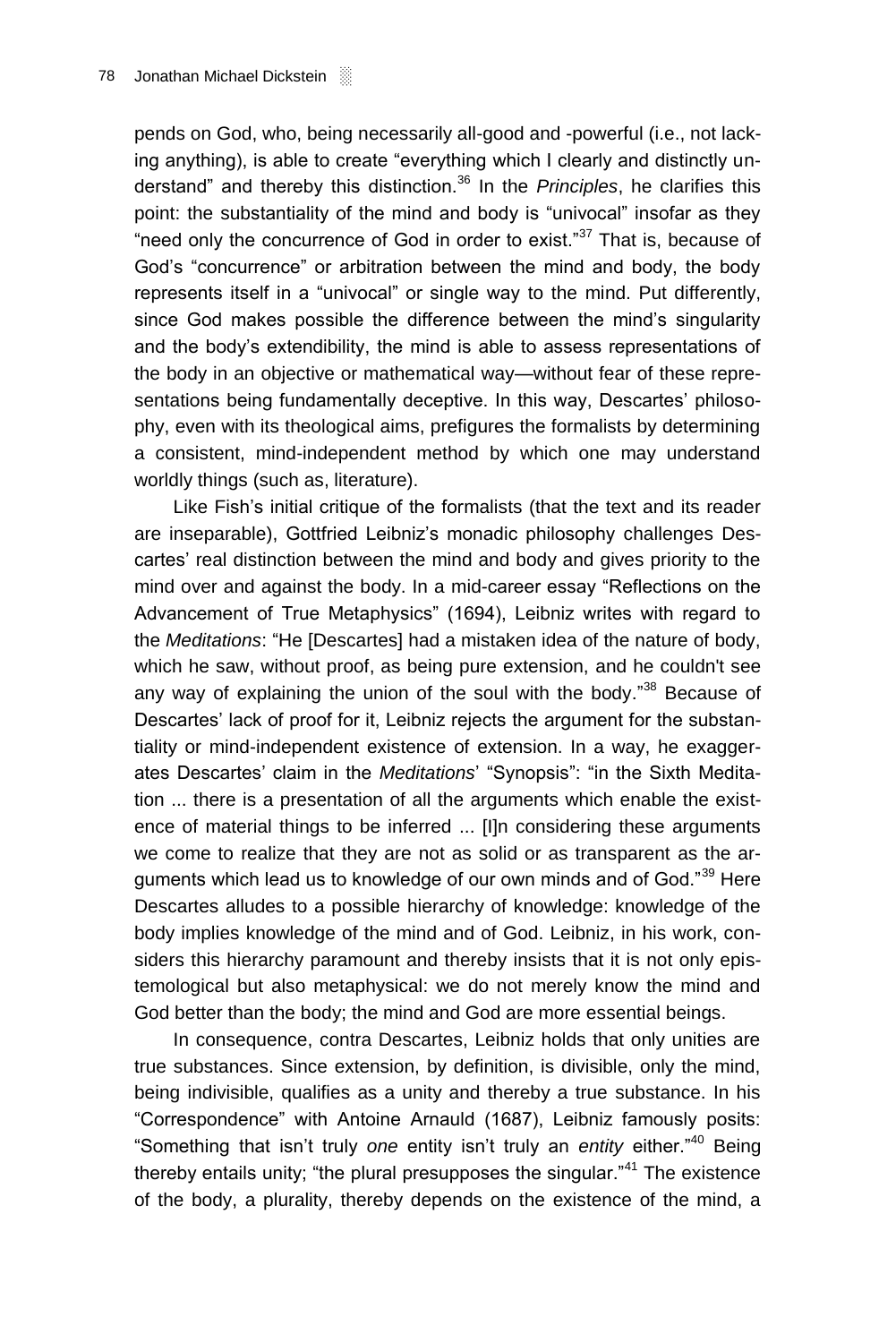singularity. In the same letter, Leibniz writes: "in my opinion our body in itself ... isn't properly a substance ... the soul is truly the substantial form of our body. $n^{42}$  Instead, the body, according to Leibniz, is an aggregate entity, the relationship between it and the mind being "like that as there is between a man and a community, a people—an army—a society."<sup>43</sup> For him, then, minds qua unified substances ground and indeed compose extended physical reality.<sup>44</sup>

However, like Fish, Leibniz is not content with isolated minds. That is, Leibniz refuses to admit the mind's self-sufficiency. Therefore, anticipating Fish's distinction between the reader's reception of a text and the reader's already established social, psychological, and/or theological convictions, Leibniz differentiates the finite mind or substance from the infinite substance (God). In his "Comments on [Pierre] Bayle's Note L [on Leibniz's philosophy from Bayle's *Dictionary*]" (1705?), he writes: "each monad is the universe in concentrated form, and each mind is an imitation of the divinity. In God the universe is not only concentrated, but perfectly expressed; but in each created monad there is distinctly expressed only one part, which is larger or smaller according as the soul is more or less excellent, and all the infinite remainder is expressed only confusedly."<sup>45</sup> For our purpose, the terms "monad" and "mind" are interchangeable—the only (here negligible) difference being that the monad denotes both human and non-human units of mental functioning.<sup>46</sup> To reiterate Leibniz's point, then, we might say that any given mind expresses some part of the universe; God expresses it in its totality. So, just as Fish's reader assumes only a portion of the many possible social, psychological, and/or theological convictions, Leibniz's mind/monad represents only a partial expression of the universe.

A question follows: what is the relationship between this partial expression and the total or God's expression of the universe? Put philosophically, what is the modality of a mind/monad vis-à-vis God? For Fish, a reader's social, psychological, and/or theological convictions are contingent. That is, they are possible but not necessary. They can and do change in time. In consequence of both this and his claim that such convictions are central to interpretation, his theory tends toward subjectivism—the belief that any interpretation is possible and that no one interpretation is more or less true than any other. However, unlike this theory, Leibniz's account of the relationship between partial expressions and the total expression of the universe—that is, between minds/monads and God—is by no means unambiguous. Due to this ambiguity, his philosophy complicates Fish's argument that, if social, psychological, and/or theological convictions affect one's reading experience, then the literary critic can only persuade others of but never prove to them the truth of her/his interpretative method. While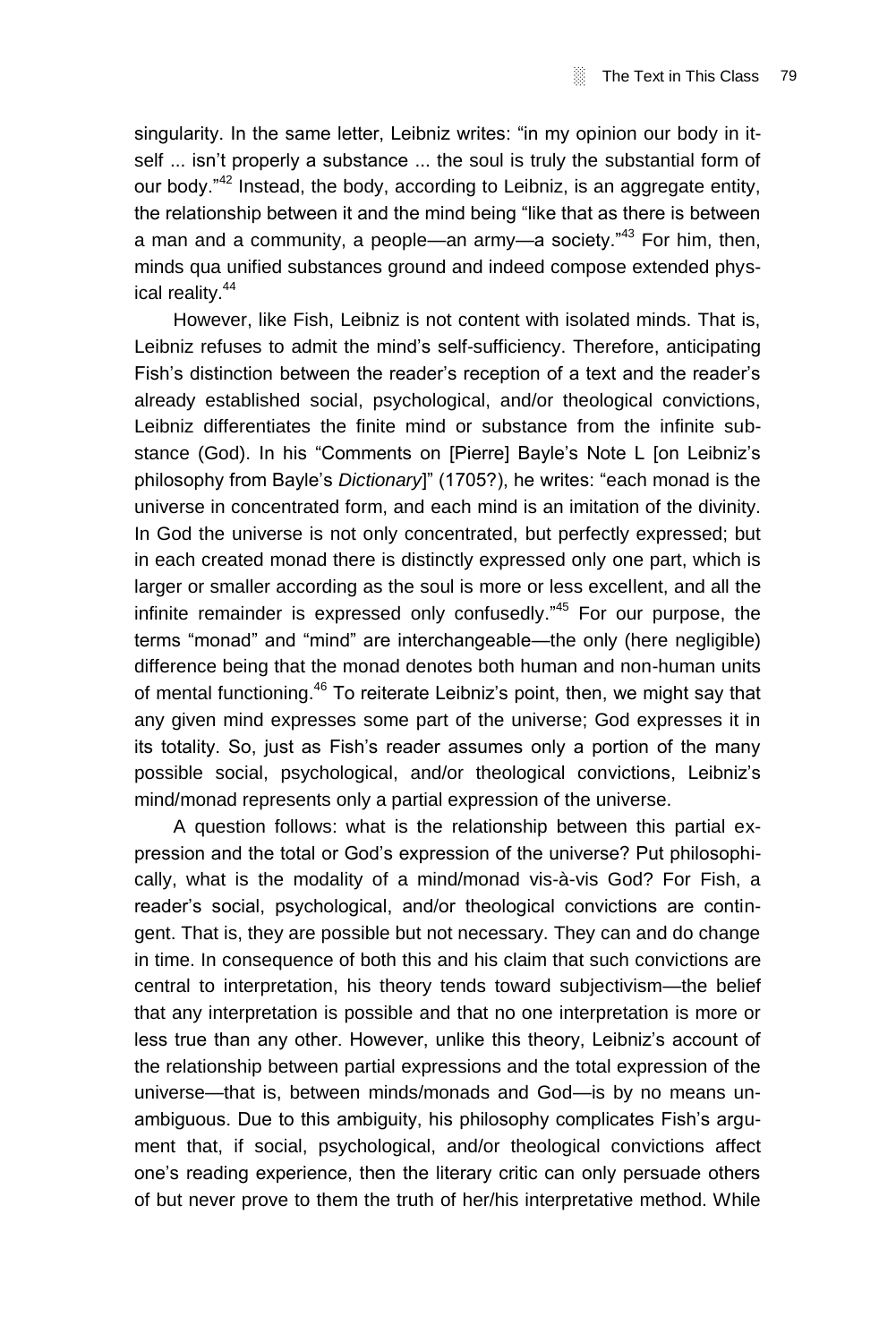this complication in many respects repeats Fish's subjectivist conclusion, it also reveals a fallacy endemic to it.

Leibniz establishes this complication by delimiting certain universal characteristics of God—namely, God's antecedent and consequent wills. In the *Theodicy* (1710), he explains: "[God's will] is called *antecedent* when it is detached, and considers each good separately in the capacity of a good ... Success entire and infallible belongs only to the *consequent* will ... final and decisive, [which] results from the conflict of all the antecedent wills, of those which tend towards good, even as of those which repel evil."<sup>47</sup> In other words, while the antecedent will introduces a multiplicity of possible universes, the consequent will actuates one of these possible universes insofar as it provides the best configuration of events.

The question is: do minds participate in the possible universes, which, Leibniz argues, manifest themselves in God's antecedent wills, or do they participate only in the actual universe, which manifests itself in God's consequent will? Since, as Leibniz claims in his "New System of the Nature of Substances and their Communication" (1695), "[e]very mind is like a world apart, sufficient to itself, independent of every other created thing, involves the infinite, and expresses the universe," we might restate the question: does the universe, which each mind/monad expresses, include the possible universes of God's antecedent willings? $48$  In one respect, the answer must be no. The actual universe amounts to a predetermined configuration of substances (i.e., minds/monads). The universe, which each mind/monad expresses, must be this actual one—not any of the possible ones. In this sense, God is determinate. If each mind/monad expresses a part of such a determinate whole, then this part, for Leibniz, is necessary—not contingent.

However, Leibniz further complicates his notion of the actual universe by introducing two types of necessity—namely, a metaphysical and moral one. In the *Theodicy*, he defines these as follows: "metaphysical necessity ... admits of no choice, presenting only one single object as possible, and moral necessity ... constrains the wisest to choose the best."<sup>49</sup> "[M]etaphysical necessity" depends on the principle of noncontradiction: a thing cannot be itself and not itself at the same time. "[M]oral necessity," as Leibniz writes earlier, depends on the "principle of the best": "the fitness of things ... [which issues from] the wise one's choice which is worthy of his wisdom."<sup>50</sup> While the principle of noncontradiction admits "only one single object as possible," the principle of the best seems to admit many. Like God's antecedent wills then, moral necessity (via the principle of the best), which, importantly, involves both ethical and "physical" laws, ostensibly makes manifest contingent futurities.<sup>51</sup> If, when Leibniz claims that the monad/mind expresses the universe in part, he means that it participates in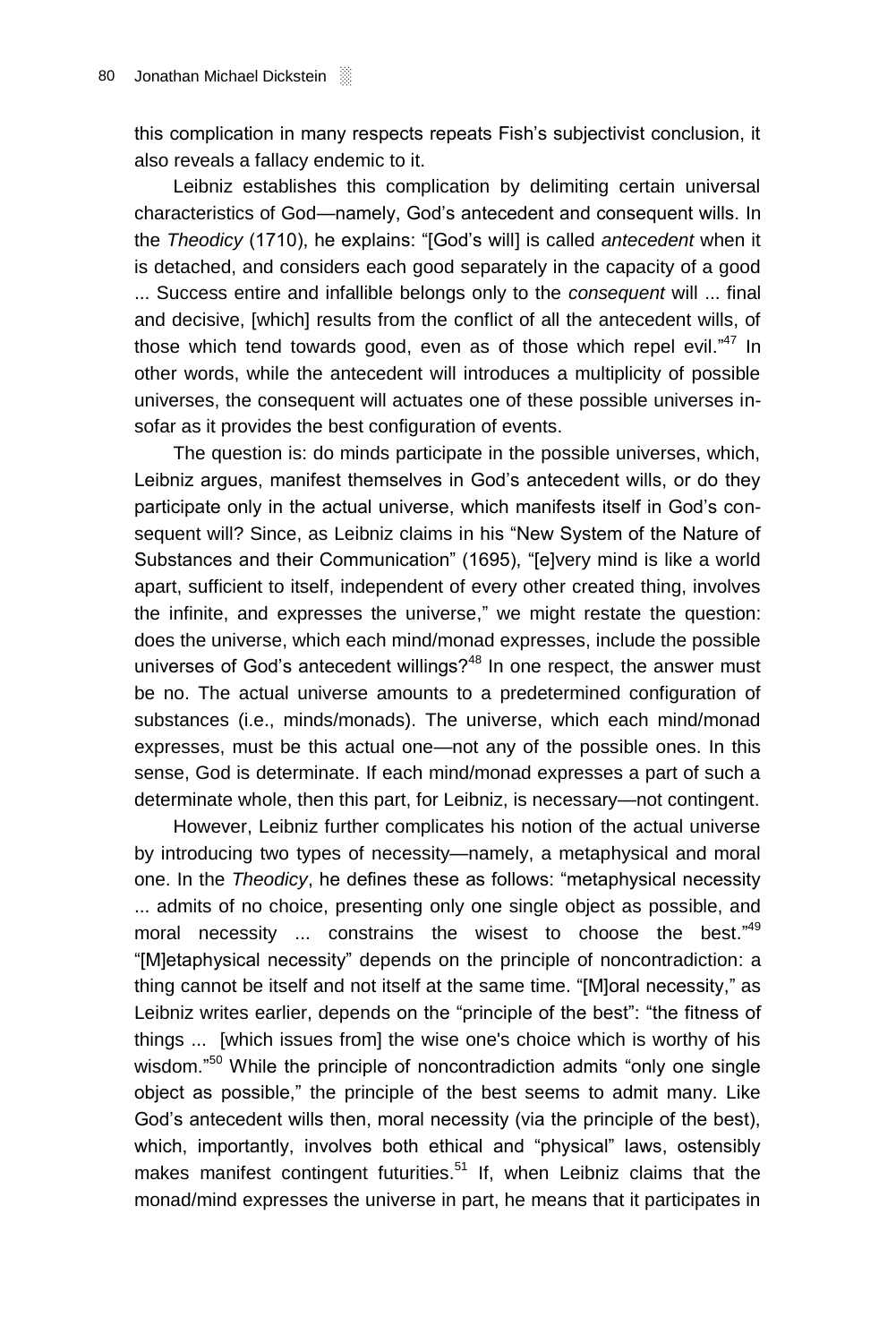morally necessary events, then the monad/mind for Leibniz—like a reader's convictions for Fish—is contingent and therefore can and does change.

But this would seem to imply that two minds'/monads' expressions of the universe can contradict each other. In Fish's terms, it would mean that two opposing interpretations of a text could both be true. For instance, as Leibniz suggests in his "Correspondence" with Arnauld (1686), one mind/monad might express the universe in such a way that Adam be the first man and another mind/monad at the same time might express the universe in such a way that Adam not be the first man.<sup>52</sup> Leibniz rejects this possibility on account of the fact that Adam's being the first man is not "necessary" but "certain."<sup>53</sup> Here, the indisputability of biblical history seems to justify his certainty. As he writes: "if the least thing had happened differently from how it actually did, the whole universe with all its parts would have been different—it would have been another universe right from the outset."<sup>54</sup> Put differently, if history were different, then minds'/monads' expressions of the universe today would be different too. Considered abstractly, this claim seems correct. But considered with regard to particular versions of history (such as, pagan, Judeo-Christian, Islamic, Buddhist, and scientific versions), this claim becomes problematic. Adam represents the first man for some of these versions, but not all of them. Does that mean that a mind/monad, which expresses a version of history in which Adam is not the first man, is therefore false?

Leibniz's Christian sensibilities compel him to answer yes to this question. In Fish's terms, Leibniz's belief in biblical history forces him to interpret the text of the universe as a Christian text. But if we understand this belief as one possible expression of the universe, that is, as a morally but not logically necessary expression of it, then Leibniz's philosophy, like Fish's literary theory, would allow for the truth of a mind's/monad's expression of a universe in which Adam was not the first man. That is, his philosophy would allow for contradictory (both Christian and non-Christian) expressions of the universe. In this respect, Leibniz's philosophy prefigures Fish's subjectivist conclusions about literary interpretation. Just as Fish's ideal critic would persuade rather than describe, Leibniz's mind/monad would express belief rather than truth.

But what happens to truth? What happens to description? We have seen that, for Fish, "the text is always a function of interpretation."<sup>55</sup> It is something derived rather than given. Therefore, the description of a text too is derived. It is an effect of a given reader's disposition. As for Leibniz, minds/monads provide expressions of the universe. If these expressions are dependent on a definite history of the universe (for instance, biblical history), then there would be a limited number of possible expressions of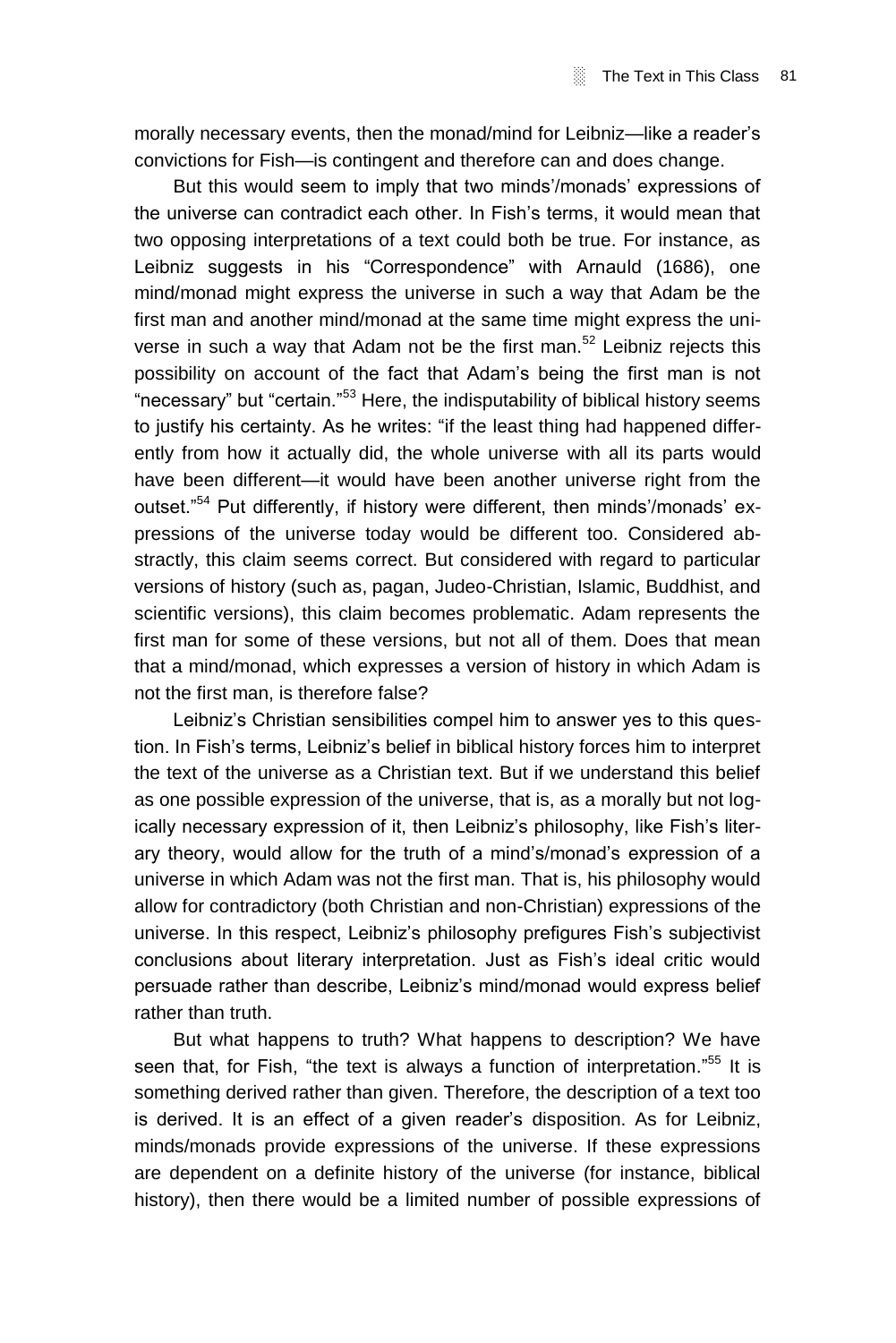this universe, and the law of noncontradiction could apply to them. However, if these expressions are not dependent on a definite history, that is, if all versions of the history of the universe (religious and non-religious, scientific and non-scientific, logical and illogical alike) were equally true, then there would be an unlimited number of possible expressions of the universe to which the law of noncontradiction would not apply. That is, by relinquishing his certainty in some version of history, Leibniz would at the same time relegate the principle of noncontradiction to an empty abstraction. In this way, his philosophy reveals how Fish's subjectivist conclusion does the same.

This cannot be. For without the principle of noncontradiction, one would admit the truth of absurdities. Because such a truth is unthinkable, something about Leibniz's philosophy and Fish's literary theory must be wrong. While both imagine contradictions (for Leibniz, contradictions of expressions of the universe and, for Fish, contradictions between interpretations), this imagining does not take place out of time. However, both Leibniz's non-extended mind/monad and Fish's reader without a given text ostensibly exist in such an extra-temporal domain. The reason for this is that both implicitly admit Descartes' and the formalist's original presupposition that the world or texts and the mind or readers are substantially distinct. Though Leibniz argues that the world qua universe is not substantial and Fish argues that the text is not existent, these predicates must be metaphysically necessary. That is to say, even though all other predicates of the universe or of texts are contingent or changeable (such as, Adam is the first man or Mrs. Dalloway said she would buy flowers), the predicates not substantial and not existent must be eternal or permanent. Because of this, Leibniz's claim makes manifest the basic contradiction of both his and Fish's positions: the substance or essence of the universe is being not a substance, not having an essence.<sup>56</sup>

To ground a consistent method by which to interpret either the universe or texts, we must avoid this contradiction. The following summation and evaluation of this paper's points helps us to do so. Descartes, Leibniz, the formalists, and Fish all presuppose a difference between the universe or the text and thought or the reader. While Descartes and the formalists assume that this difference is metaphysical, which a transcendent third term (God or the neutral reader) mediates, Leibniz and Fish assume that the difference is epistemological, which an immanent rule (such as, the difference between moral and metaphysical necessity or that between a reader and her/his convictions) conditions. Put differently, Descartes and the formalists consider the world/universe or text to be something real and distinct from the mind; Leibniz and Fish assume that it is a product of it (i.e., a collection of minds/monads or an effect of one's particular social, psycho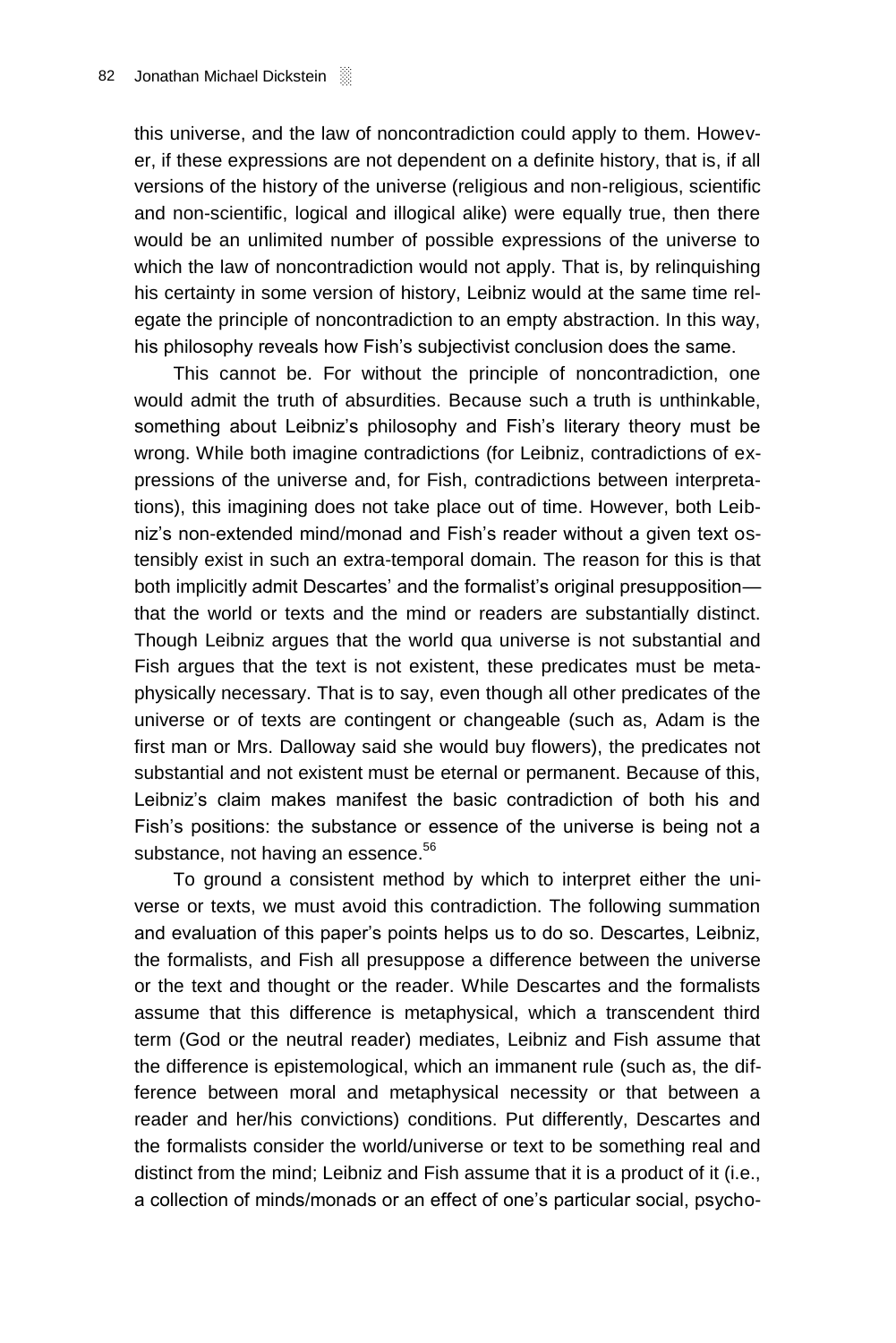logical, and/or theological convictions). But Descartes and the formalists fail to account for the substantiality of the world/universe or text—since it in effect depends on the mind or reader. And Leibniz and Fish admit a contradictory ground: a God who is both singular and not singular; a text which is never itself.

To avoid both consequences, we must suppose three things. First, with Descartes and the formalists, we must suppose that the world qua universe or text is a logical or consistent multiplicity—that it, albeit manifold and multifaceted, signifies itself in some uniform and universal way. Second, contra Descartes and the formalists, we must reject the dualist assumption of a metaphysically distinct mind and body or of an autonomous reader and text. Third, against Leibniz and Fish, we must deny the autonomy of the mind or reader over and against the world/universe or text and suppose instead that the mind or reader is subject to the world/universe or text. Put differently, we must suppose that in the last instance interpretation is a function of the object of interpretation, not vice versa. This however does not mean that the mind is reducible to the world/universe, that the reader is reducible to a text. Rather, it means that, just as there would be no mind without a world/universe, there would be no reader without a text. Still, without a reader, there would be a text; and without minds, there would be a world/universe.

Perhaps at this point we should submit a further distinction, which will complicate our foregoing analysis of the relationship between philosophy and literary theory. This is the distinction between the text and the world/universe. While, as our above-stated suppositions reveal, the world/universe is primary, the text is derivative—so that, unlike the world/universe, the text, though it may be without readers, cannot be without minds. The consequences of this point are significant. First, if inconsistency appears in the world/universe, then, given our first supposition above, this inconsistency must appear because of the mind. In order to avoid contradiction, we must suppose that this inconsistency is merely apparent—virtual or imaginary. Being a mixture of mind and world/universe, then, a text may exemplify inconsistency. However, this is not to say that a text qua worldly object is itself inconsistent. Rather, it means that a text may be consistently inconsistent. For, in the last instance, a text signifies one thing and not its opposite. And while this thing may be false, it must be consistently so.

Take the opening line of Woolf's *Mrs. Dalloway*—"Mrs. Dalloway said she would buy the flowers herself." If the second line were, "Mrs. Dalloway did not say she would buy the flowers herself," a reader could interpret these lines as contradicting each other. This does not imply that readers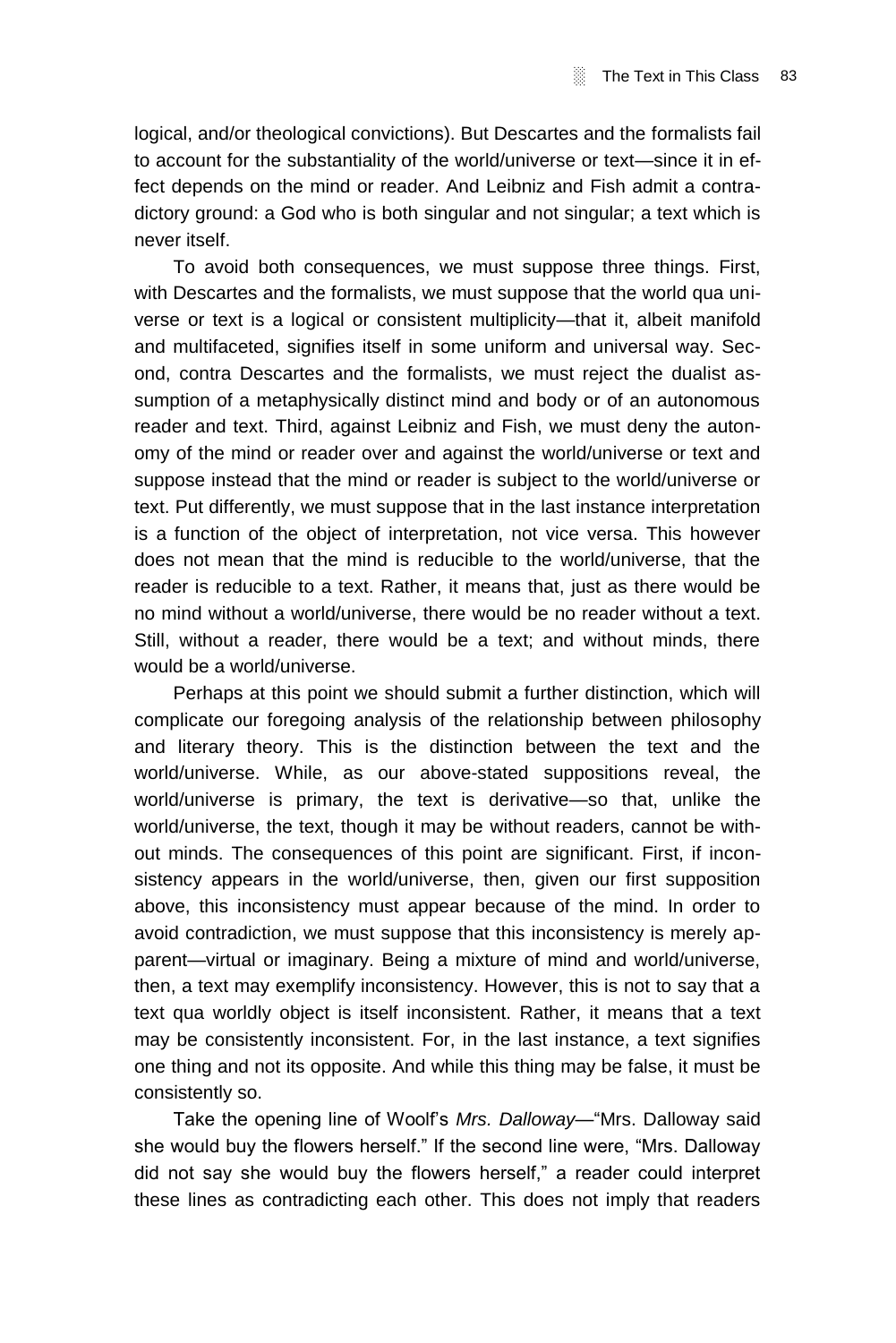ought to determine which line is true and which is false. Rather, a correct interpretation of the text—as the two lines together—would be simply that it contains a contradiction. For while an interpretation of a text can be that this text contains a contradiction, this does not mean that two contradictory interpretations of this text can both be true. $57$ 

The point is the following: unlike the world/universe, a text need not be internally consistent. Yet a text is still something in the world/universe, a function of this consistent multiplicity, and therefore subject to its defining principle—the principle of noncontradiction. Indeed, a chief function of literary interpretation is to apply this principle to texts so as to discover the manner in which such texts operate. This manner of operation is the text's description, which is always and already fixed and coherent. Once a critic has discovered this description, s/he may ask supplementary questions such as, why is this the text's description, from where did this description come, and to what end will it go? In this way, the suppositions and implications, which I have here introduced, provide a preliminary ground for a consistent method by which to interpret text.

*Claremont Graduate University jonathan.dickstein@cgu.edu*

## **NOTES**

<sup>1</sup> Virginia Woolf, *Mrs. Dalloway* (New York: Harcourt, 1925), 3.

- $2$  There are at least two schools of formalist literary criticism: the Russian and the American ones. The Russian school (known as Russian Formalism) includes critics such as Roman Jakobson and Boris Eichenbaum. The American school (known as New Criticism) includes critics such as Cleanth Brooks, William Wimsatt, and Monroe Beardsley. Generally speaking, the difference between them has to do with their focus: whereas the Russians examine literature in general, the Americans tend to study individual texts. For the Russian school, see Jakobson, *Language in Literature*, ed. Krystyna Pomorska (Cambridge: Harvard University Press, 1990) Eichenbaum, "The Theory of the 'Formal Method,'" *Russian Formalist Criticism,* trans. Lee T. Lemon and Marion J. Reis (United States: University of Nebraska Press, 1965), 99–140. For the American New Critical school, see Wimsatt and Beardsley, "The Intentional Fallacy," *The Sewanee Review* 54, no.3 (1946): 468–88 and Brooks, *The Well Wrought Urn* (Orlando: The Macmillan Company, 1947).
- <sup>3</sup> Stanley Fish, *Is There a Text in this Class? The Authority of Interpretative Communities* (Cambridge: Harvard College, 1980), 94. Other than Fish, most historical and/or ideological types of literary criticism resist and contradict the formalist understanding of the text in some way. See, for instance, works by critics other than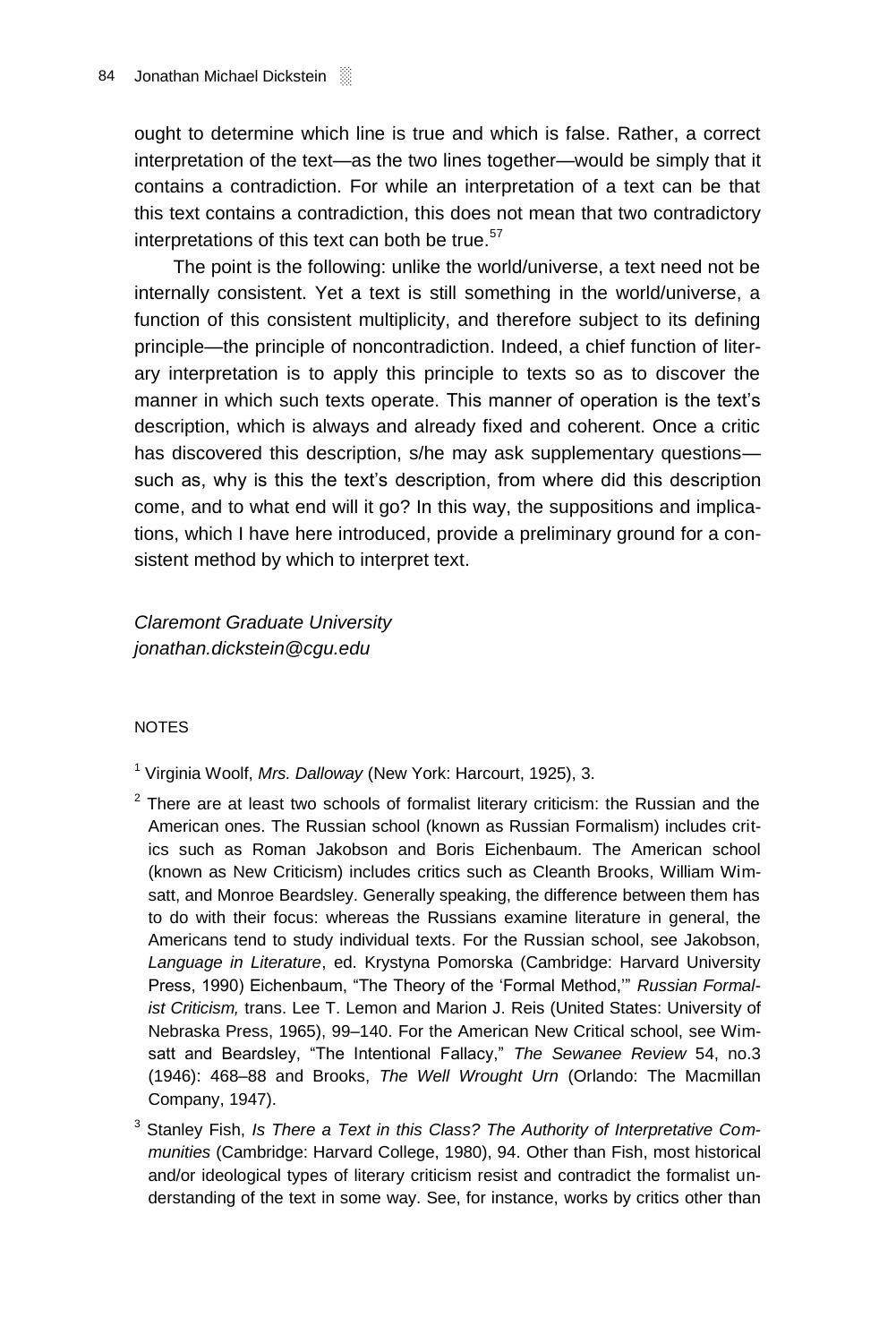Fish from the reader-response school—such as, Hans Robert Jauss and Elizabeth Benzinger, "Literary History as a Challenge to Literary Theory," *New Literary History* 2, no.1 (1970): 7–37 Wolfgang Iser, *The Act of Reading: A Theory of Aesthetic Response* (Baltimore: Johns Hopkins University Press*,* 1980)—works by critics from the new historical school, such as, Stephen Greenblatt and Catherine Gallagher, *Practicing New Historicism* (Chicago: University of Chicago Press, 2000) and also works by gender theorists, such as Judith Butler, *Bodies That Matter: On the Discursive Limits of 'Sex'* (New York: Routledge, 1993).

4 Ibid., 342.

 $<sup>5</sup>$  Ibid., 2.</sup>

<sup>6</sup> Woolf, *Mrs. Dalloway*, 3, 12.

<sup>7</sup> Roland Barthes, "From Work to Text," *Image, Music, Text*, trans. Stephen Heath (London: Fontana Press, 1977), 157.

 $^8$  Ibid., 8.

 $^9$  Ibid., 353.

 $10$  Ibid., 16.

<sup>11</sup> René Descartes, *The Philosophical Writings of Descartes*, trans. John Cottingham, Robert Stoothoff and Dugald Murdoch, vol. I (New York: Cambridge University Press, 1985), 121–22; *Oeuvres de Descartes*, ed. Charles Adam and Paul Tannery, vol. VI (revised edition, Paris: Vrin/C.N.R.S., 1964-76), 21–22.

<sup>12</sup> René Descartes, *The Philosophical Writings of Descartes*, trans. John Cottingham, Robert Stoothoff and Dugald Murdoch, vol. II. (New York: Cambridge University Press, 1984), 6; *Oeuvres de Descartes*, ed. Charles Adam and Paul Tannery, vol. VII (revised edition, Paris: Vrin/C.N.R.S., 1964–76), 7.

<sup>13</sup> Descartes, *Writings*, vol. II, 3; *Oeuvres*, vol. VII, 1.

 $14$  Most major scholars of Descartes refer to the latter two types of doubt as dream and/or hyperbolic rather than as mental and theological. See, for instance, Margaret Dauler Wilson, "The Dreaming Argument: a reconstruction" and "Real Doubts," *Descartes* (New York: Routledge, 1978), 17–30, 42–50, Janet Broughton, "Chapter 3: Reasons for Suspending Judgments," *Descartes's Method of Doubt* (Princeton: Princeton University Press, 2002), 42–61, and John Carriero, "The First Meditation," *Between Two Worlds: A Reading of Descartes Meditations* (Princeton: Princeton University Press, 2009), 27–64. The reason for this is that Descartes himself calls them "exaggerated doubts" (CSM II 61) or "hyperbolic and ridiculous [ones]" (AT VII 89 qtd. in Wilson 19). But even if Descartes used the term hyperbolic, he used it to refer manly to the doubt, which "the inability to distinguish between being asleep and being awake" evoked (CSM II 61; AT VII 89). Contemporary scholars, who use it to refer to the doubt, which the possible evil genius provoked, thereby commit an equivocation. In any case, I think that both titles "dream doubt" and "hyperbolic doubt" neglect the properly psychological dimension of Descartes' argument—namely, that the doubt depends both on the possibility of life being a dream and also of one's being insane. Given that he mentions the latter possibility first, I think that its role is crucial (even if only nominally). I agree that the second kind of doubt—insofar as it applies to all of reality (both concrete and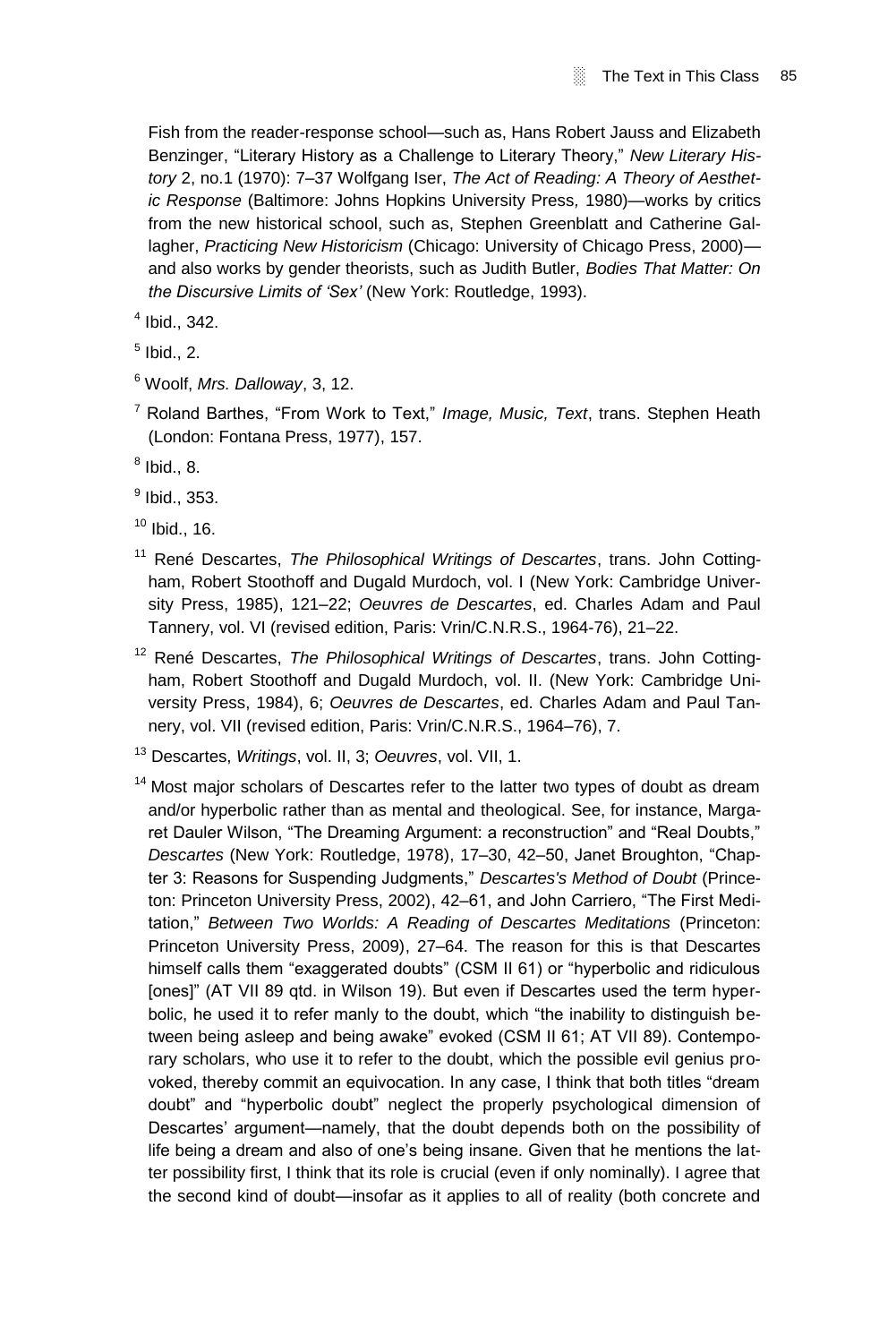abstract)—is hyperbolic. However, given the doubt's relationship to God (even if not God per se but a surrogate God—the evil demon), I think calling it theological is more informative, since it invokes Descartes' founding motivations. I am less concerned with whether these alternate names respect Descartes' proprieties than with the fact that they respect the literal implication of his argument.

- Descartes, *Writings*, vol. II, 12; *Oeuvres,* vol. VII, 18.
- *Writings*, vol. II, 12; *Oeuvres,* vol. VII, 17.
- *Writings*, vol. II, 13; *Oeuvres*, vol. VII, 18.
- *Writings*, vol. II, 13; *Oeuvres,* vol. VII, 19.
- *Writings*, vol. II, 13; *Oeuvres,* vol. VII, 19–20.
- *Writings*, vol. II, 13-14; *Oeuvres,* vol. VII, 20.
- *Writings*, vol. II, 14; *Oeuvres,* vol. VII, 20.
- *Writings*, vol. II, 15–16; *Oeuvres,* vol. VII, 22, 24.
- *Writings*, vol. II, 17; Oeuvres, vol. VII, 25.
- *Writings*, vol. I, 127 and 195; *Oeuvres,* vol. VI and VIII, 32, 7.
- *Writings*, vol. I, 195; *Oeuvres,* vol. VIII, 7.
- *Writings*, vol. II, 18; *Oeuvres,* vol. VII, 27.
- *Writings*, vol. II, 19; *Oeuvres,* vol. VII, 29.
- Ibid.
- *Writings*, vol. II, 59; *Oeuvres,* vol. VII, 86.
- Ibid.
- *Writings*, vol. II, 21; Oeuvres, vol. VII, 31.
- *Writings*, vol. II, 20; *Oeuvres,* vol. VII, 30.
- Ibid.
- *Writings*, vol. II, 22; *Oeuvres,* vol. VII, 34.
- *Writings*, vol. II, 20; *Oeuvres,* vol. VII, 31.
- *Writings*, vol. II, 54; *Oeuvres,* vol. VII, 78.
- *Writings*, vol. II, 201; *Oeuvres*, vol. VIII, 25.
- R.S. Woolhouse and Richard Francks, trans. and eds., *Leibniz's 'New System' and Associated Contemporary Texts* (Oxford: Clarendon, 1997), 23.
- *Writings*, vol. II, 11; vol. VII, 15–16.
- Jonathan Bennett, trans., "The Correspondence between Leibniz and Arnauld." *Early Modern Texts* (2009): 60, www.earlymoderntexts.com.
- Bennett, "Correspondence," 60.
- Bennett, "Correspondence," 46–47.
- Bennett, "Correspondence," 47.
- <sup>44</sup> Some scholars of Leibniz provide similar readings of his philosophy's underlying concerns with the mind-body relation. See, in particular, Donald Rutherford, "Mon-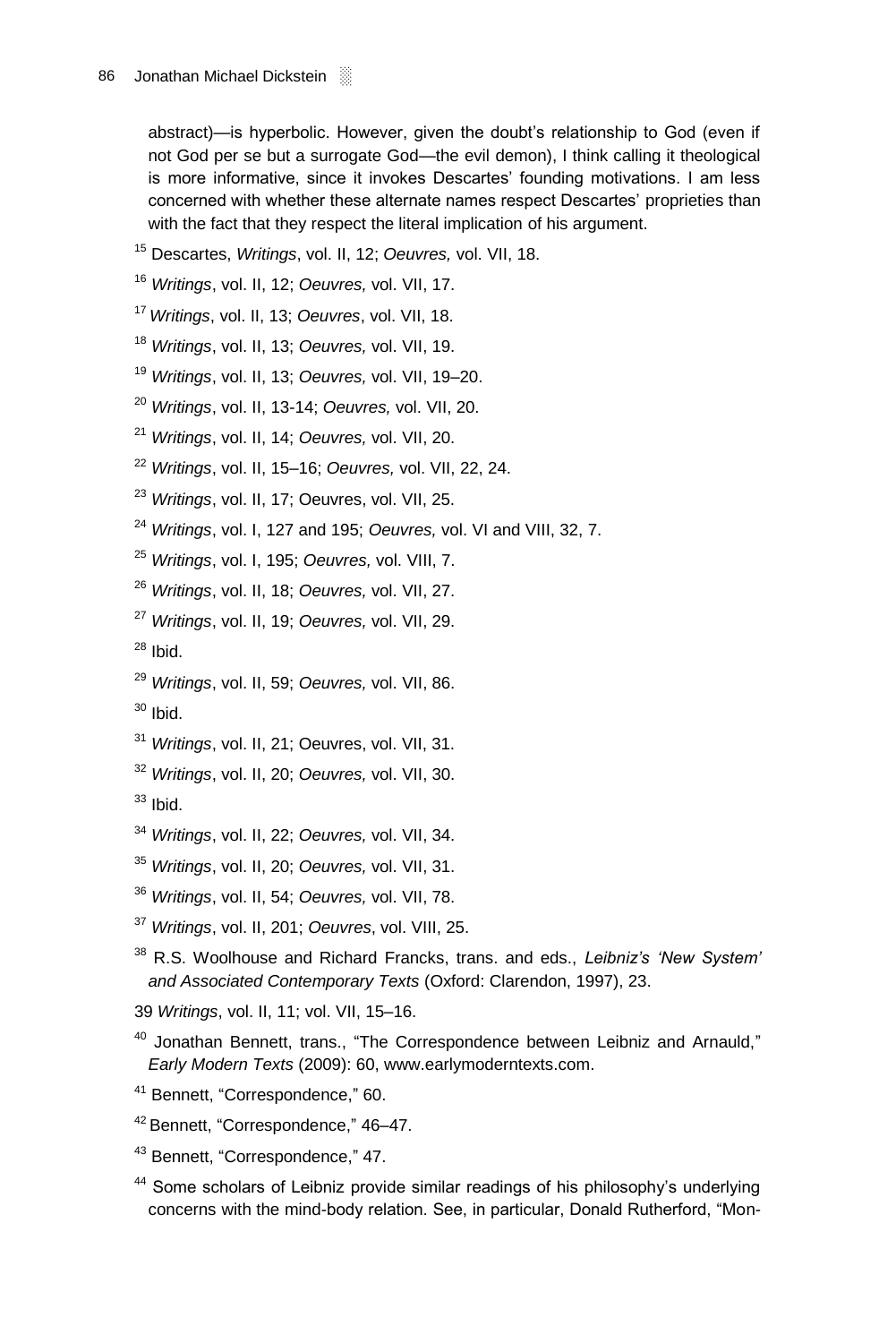ads, Matter, and Organisms" and "Corporeal Substance and the Union of Soul and Body," *Leibniz and the Rational Order of Nature* (New York: Cambridge University Press, 1995), 212–36, 265–88. Other critics, however, reject the idea that Leibniz's philosophy is reducible to mind-body relations. See, for instance, Brandon Look, "On Monadic Domination in Leibniz's Metaphysics," *British Journal for the History of Philosophy* 10 no.3 (2002): 379–99. Look's essay, however, while complicating Leibniz's notion of the nature of the relationship between the mind and body—namely, by highlighting the distinction he makes in his later work between dominant and subordinate monads—still maintains that the mind's ideality is the simplest and thereby, in Leibniz's view, truest ground.

- <sup>45</sup> Woolhouse and Francks, *New System*, 63.
- $46$  As we mentioned, in the "New System." Leibniz supposes that "Every mind  $\ldots$  expresses the universe" (Woolhouse and Francks, *New System*, 15). Later, in his response to Bayle, he argues that "each monad is the universe in concentrated form" (Woolhouse and Francks, *New System*, 63). Indeed, the term "monad" takes the place of the term "mind." The reason for this has to do with the anthropocentric connotations of the latter, which, according to Leibniz, the Cartesians wrongly presupposed. In the posthumously published *Monadology* (1710), Leibniz explains: "the Cartesian view is extremely defective, for it treats as non-existent those perceptions of which we are not consciously aware. This has also led them to believe that minds [*esprits*] alone are Monads" (Robert Latta, trans., *The Monadology and Other Philosophical Writings* (London: Oxford University Press, 1898), 224). Leibniz rejects this view in order to expand the domain of mental activity from the human mind to other creatures. The monad is the term he uses to indicate this expansion.
- <sup>47</sup> Gottfried Wilhelm Leibniz, *Theodicy: Essays on the Goodness of God, the Freedom of Man, and the Origin of Evil*, trans. E.M. Huggard (Illinois: Routledge and Kegan Paul Limited, 1951), 136–37.
- <sup>48</sup> Woolhouse and Francks, *New System*, 15.
- <sup>49</sup> Leibniz, *Theodicy*, 345.
- $50$  Ibid., 68, 74.
- $51$  Ibid., 74.
- <sup>52</sup> Bennett, "Correspondence," 20.
- $53$  Ibid., 21.
- $54$  Ibid.
- <sup>55</sup> Fish, *Is There a Text in this Class?*, 342.
- <sup>56</sup> Donald Rutherford, "Leibniz and the Problem of Monadic Aggregation," *Archiv für Geschichte der Philosophie* 76 (1994), 63–90 offers a wonderful explanation of this contradiction, its implications, and how contemporary scholars have either dismissed it (by insisting on Leibniz's dismissal of the aggregate thesis (that everything is reducible to monads)) or resolved it (by stressing the properly phenomenological aspects of the aggregate thesis).
- $57$  An obvious example of a text which contradicts itself is one which features unreliable narration. Effective criticism entails that scholars be able both to recognise